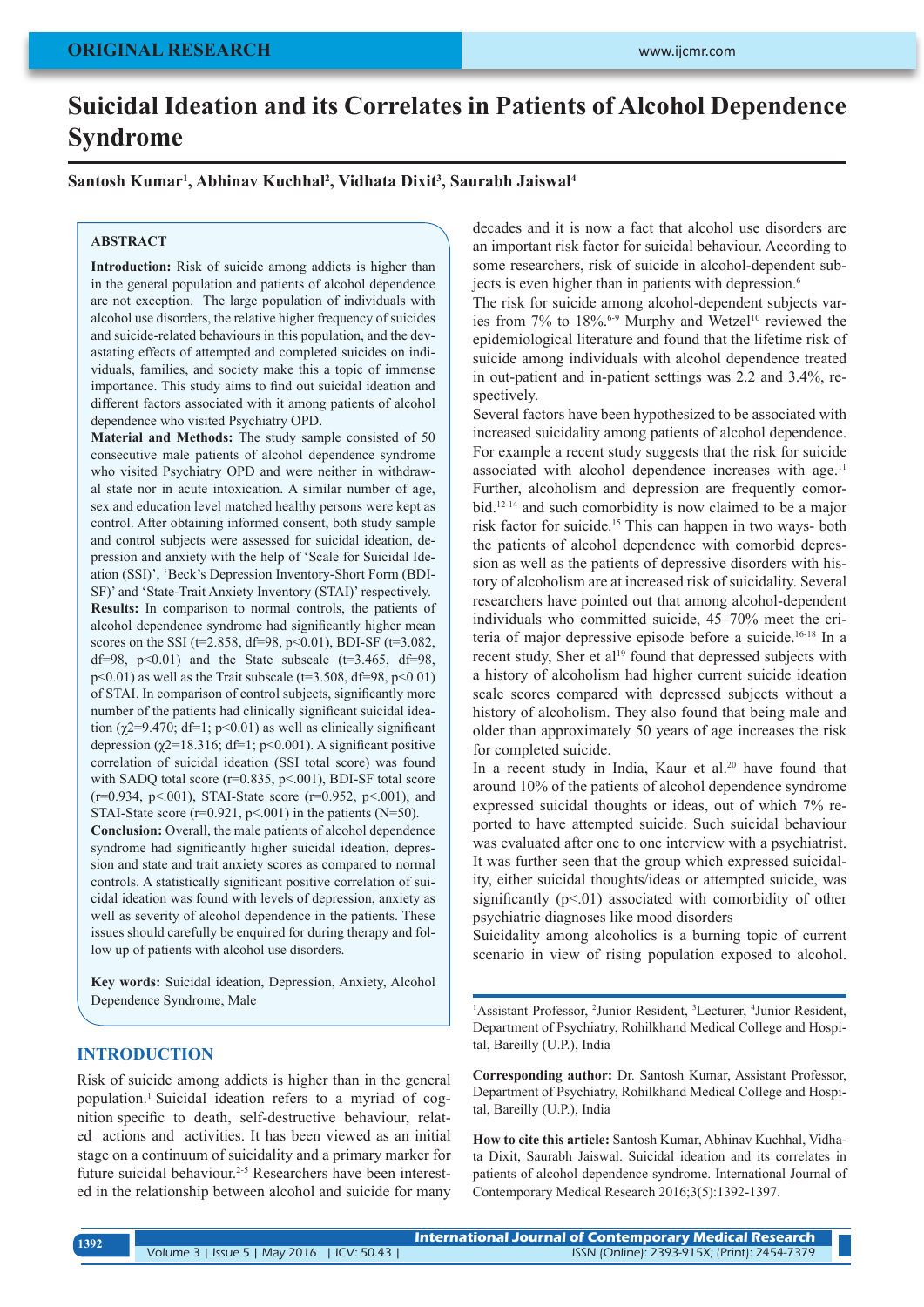There may be multiple relationships between alcohol dependence and suicidality. In a recent article by  $Gossop<sup>21</sup>$  it has been emphasized that effect of alcohol use and suicidality is a bidirectional phenomenon as well as alcohol use and suicidality can themselves be affected by any third factor like some underlying disorder. The large population of individuals with alcohol use disorders, the relative frequency of suicides and suicide-related behaviours in this population, and the devastating effects of attempted and completed suicides on individuals, families, and society make this a topic of immense importance. However, the number of publications on the relation between alcoholism and suicidality remains relatively small, and most of these publications discuss only certain aspects of the problem. The exploration of suicidality and its correlates in patients of alcohol use disorders merits future research. This study aims to find out suicidal ideation and different factors associated with it among patients of alcohol dependence who visited Psychiatry OPD of a tertiary care medical institute at Rohilkhand Region of Uttar Pradesh in India.

## **MATERIAL AND METHODS**

Sample consisted of 50 male patients of alcohol dependence syndrome who visited Psychiatry OPD (Out Patient Department) of a tertiary care medical institute at Bareilly in Uttar Pradesh (India). It was a hospital based cross-sectional descriptive study. Study was done after taking informed consent from the patients and obtaining the ethical approval from the Institutional Ethical Board. Purposive sampling technique was used to select sample.

### **Inclusion Criteria (for both the patients and control subjects)**

- Male gender
- Educated at least to primary level
- Giving informed consent to participate in study
- Overtly healthy to complete study protocols

### **Exclusion criteria**

- Patients of alcohol dependence who were either in acute intoxication or in withdrawal state of alcohol
- Patients of alcohol dependence who were dependent on other psychoactive substances
- Normal control subjects who were dependent on any psychoactive substance

All subjects of both groups went through a thorough physical and mental status examination and they were administered following tools of assessment:

**Socio-demographic and Clinical Data Sheet (self-prepared):** This was especially prepared for this study. In this datasheet, socio-demographic details like age, sex, race, standard (education), living pattern, domicile and socio-economic status etc. as well as clinical details like age of onset and total duration of alcohol intake, duration of alcohol dependence, severity of alcohol dependence syndrome etc. were recorded.

**Severity of Alcohol Dependence Questionnaire (SADQ; Stockwell et al**)<sup>22</sup>: It is a short, easy-to-complete, self-administered, 20-item questionnaire designed to measure severity of dependence on alcohol. Its questions cover the follow-

ing aspects of dependency syndrome: - physical withdrawal symptoms, affective withdrawal symptoms, relief drinking, frequency of alcohol consumption, and speed of onset of withdrawal symptoms. Ratings of each question were done on a four-point scale: almost never-0, sometimes-1, often-2, and nearly always-3. Thus the range of total score is 0-60. The level of dependence is ascertained as Mild (total score  $\le$ 16), Moderated (total score 16-30) and Severe ( $\ge$ 30). The questionnaire takes between 2 and 5 minutes to administer. During administration of the questionnaire it is ensured that the patients focus on a recent period of drinking that is typical of their heavy drinking. The SADQ has been applied on inpatient, outpatient, and community-based treatment agencies' attendees in several countries with test-retest reliability of 0.85 and internal consistency of items as well as content, criterion, and construct validity derived. It is probably most useful as an assessment tool for use with problem drinkers rather than a screening instrument.

**Scale for Suicide Ideation (SSI; Beck et al, 1979)<sup>22</sup>: This** is a 19-item clinician rating instrument designed to quantify and assess suicidal ideation. For each item, there are three alternative statements graded in intensity from 0 to 2. The total score is computed by adding the individual item scores. Thus, the possible range of scores is 0-38. It has high internal consistency and moderately high correlations with clinical ratings of suicide risk and self-administered measures of self-harm. Its factor analysis yielded three meaningful factors: active suicidal desire, specific plans for suicide, and passive suicidal desire. A score of 6 or more has been found to be a cutoff threshold for clinically significant suicidal ideation in adults in some previous studies.24 In this scale, the first 5 items show attitudes toward living and dying and they have been used to screen patients about any desire to make an active (item no. 4) or passive (item no. 5) suicide attempt before applying the full scale on them.<sup>25</sup>

**Beck Depression Inventory-Short Form (BDI-SF)**: The Beck Depression Inventory (BDI)<sup>26</sup> is a widely used self-rating scale for measuring depression. The BDI is divided in two subscales: the cognitive-affective (items 1 to 13) and the somatic-performance (items  $14$  to  $21$ ).<sup>27</sup> The cognitive– affective subscale (items 1 to 13) is called BDI short-form (BDI-SF) and has been proposed to assess depression in the medically ill subjects with scores higher than 10 associated with moderate and severe depressive syndromes.<sup>28</sup>

**State-Trait Anxiety Inventory (STAI; Speilberger et al.)**<sup>29</sup>: The STAI has been extensively used in research and clinical practice. It comprises separate self-report scales for measuring state and trait anxiety. The S-Anxiety scale (STAI form Y-1) consists of twenty statements that evaluate how respondents feel "right now, at this moment". The T-Anxiety scale (STAI form Y-2) consists of twenty statements that assess how people generally feel. Each STAI item is given a weighted score of 1 to 4. Scores on both the scales can vary from a minimum of 20 to a maximum of 80.

After data collection, it was statistically analysed using IBM Statistical Package for Social Science (SPSS) version 21.00 for Window 8.1 with parametric and nonparametric tests being used as applicable.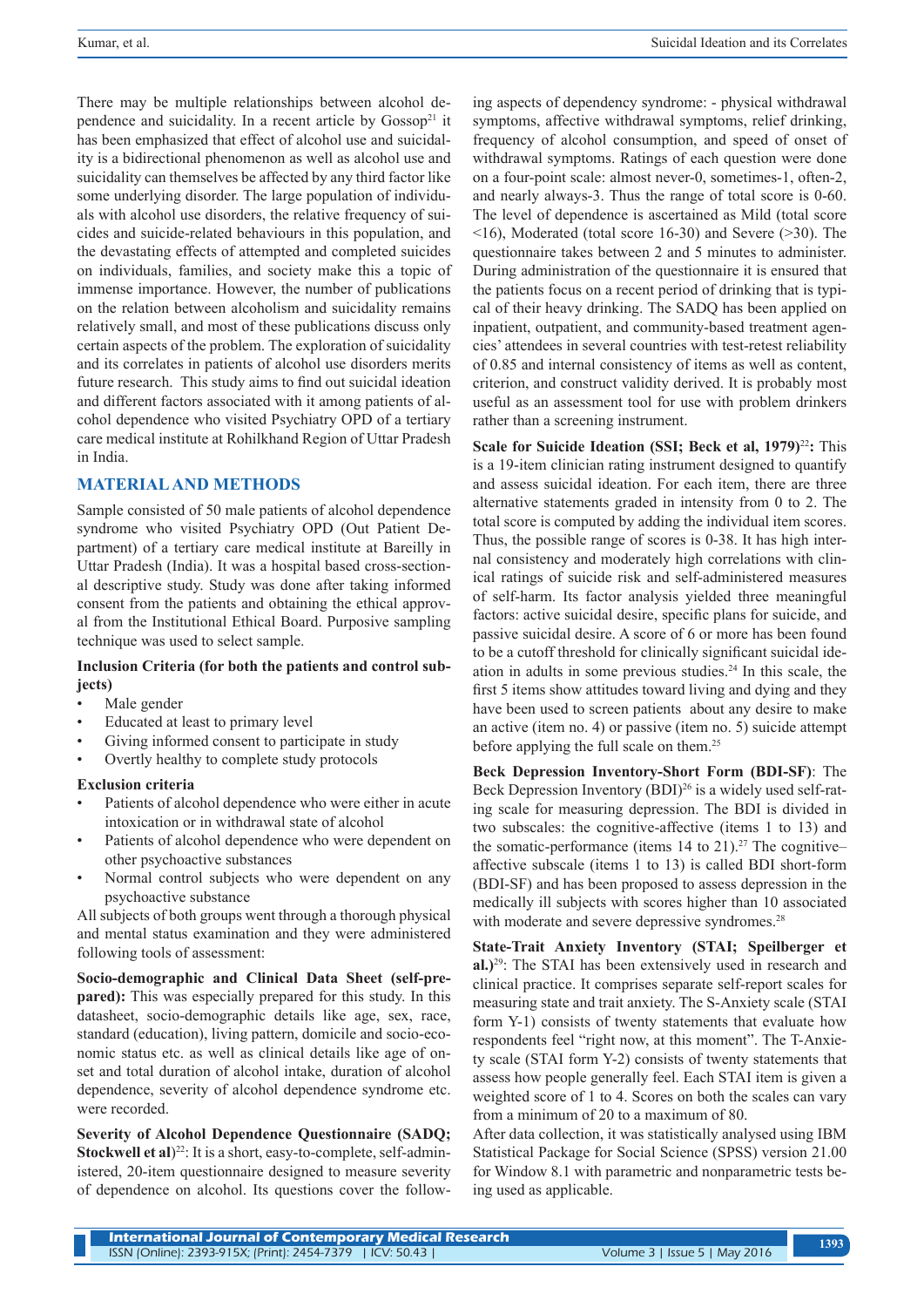# **RESULTS**

Table 1 shows comparison of socio-demographic details of the participants of this study. The mean  $(\pm SD)$  age of the patients of alcohol dependence syndrome was  $40.06 \ (\pm 8.39)$ years while that of the control subjects was  $38.5$  ( $\pm 8.18$ ) years. The age range of all the subjects of both groups was 25-62 years. The mean  $(\pm SD)$  education-years of the study group and control group was 8.62 ( $\pm$ 3.31) and 8.54 ( $\pm$ 3.58) respectively and they were at least primarily educated. Majority of the patients were unskilled, married Hindu belonging to middle class nuclear family and semi-urban/urban background of Uttar Pradesh (India). The control subjects were comparable to the study group in these socio-demographic details.

The clinical details of the patients of alcohol dependence syndrome have been shown in table 2. They started intake of alcohol at age range of 16-35 years with a mean  $(\pm SD)$  age of the same being 22.78 ( $\pm$  4.46) years. The mean ( $\pm$ SD) duration of alcohol dependence was  $11.9 \ (\pm 5.92)$  years. Sixty percent of the patients gave history of any withdrawal treatment prior to current OPD consultation. The mean (±SD) of total score on SADQ (Severity of Alcohol Dependence Questionnaire) was  $22.46 \ (\pm 8.11)$  and majority (77%) of the patients had moderate level of severity of alcohol dependence.

Table 3 gives comparative clinical details of male patients of alcohol dependence syndrome and normal control subjects. In comparison to normal controls, the patients had significantly higher  $(p<01)$  mean scores on psychiatric assessment tools like the Scale for Suicidal Ideation (SSI), Beck's Depression Inventory-Short Form (BDI-SF) and both the State and Trait subscales of the State-Trait Anxiety Inventory (STAI). Overall 11 (22% of total) patients had clinically significant suicidal ideation in comparison to only a single of normal controls and it was statistically significant ( $χ$ 2=9.470;

| Socio-demographic Variables                                                                                                 |                      | <b>Male patients of ADS</b><br>$(N=50)$ | Control Subjects ( $N =$<br>50) | $t/\chi$ 2 | df             |      |
|-----------------------------------------------------------------------------------------------------------------------------|----------------------|-----------------------------------------|---------------------------------|------------|----------------|------|
|                                                                                                                             |                      | $Mean \pm SD$                           | $Mean \pm SD$                   |            |                |      |
| Age (in years)                                                                                                              |                      | $40.06 \pm 8.39$                        | $38.50 \pm 8.18$                | .942       | 98             | .349 |
| Education (in years)                                                                                                        |                      | $8.62 \pm 3.31$                         | $8.54 \pm 3.58$                 | .116       | 98             | .908 |
|                                                                                                                             |                      | $n\%$                                   | $n\%$                           |            |                |      |
| Religion                                                                                                                    | Hindu                | $46(92\%)$                              | 45(90%)                         | .154       | $\overline{2}$ | .926 |
|                                                                                                                             | Muslim               | 3(6%)                                   | 4(8%)                           |            |                |      |
|                                                                                                                             | Sikh                 | $1(2\%)$                                | $1(2\%)$                        |            |                |      |
| Marital status                                                                                                              | Single               | $10(20\%)$                              | $16(32.0\%)$                    | 5.068      | 3              | .167 |
|                                                                                                                             | Married              | 29(58%)                                 | $30(60\%)$                      |            |                |      |
|                                                                                                                             | Separated            | $5(10\%)$                               | $1(2\%)$                        |            |                |      |
|                                                                                                                             | Divorced             | 6(12%)                                  | 3(6%)                           |            |                |      |
| Occupation                                                                                                                  | Unemployed           | 12(24%)                                 | 8(16%)                          | 1.371      | $\overline{2}$ | .504 |
|                                                                                                                             | Unskilled Employment | 26(52%)                                 | 26(52%)                         |            |                |      |
|                                                                                                                             | Skilled Employment   | 12(24%)                                 | 16(32%)                         |            |                |      |
| Residence                                                                                                                   | Rural                | 12(24%)                                 | $15(30\%)$                      |            |                |      |
|                                                                                                                             | Semi-urban           | $15(30\%)$                              | 14(28%)                         | .459       | $\overline{2}$ | .795 |
|                                                                                                                             | Urban                | 23(46%)                                 | 21(42%)                         |            |                |      |
| <b>State</b>                                                                                                                | <b>Uttar Pradesh</b> | $45(90\%)$                              | 43(86%)                         |            |                |      |
|                                                                                                                             | Uttarakhand          | $5(10\%)$                               | 7(14%)                          | .379       | 1              | .538 |
| Socio-economic                                                                                                              | Low                  | 7(14%)                                  | 13(26%)                         | 4.592      | $\mathfrak{D}$ | .101 |
| status                                                                                                                      | Middle               | 36(72%)                                 | 35(70%)                         |            |                |      |
|                                                                                                                             | High                 | 7(14%)                                  | 2(4%)                           |            |                |      |
| Family type                                                                                                                 | Nuclear              | 34(68%)                                 | $30(60\%)$                      | .694       | 1              | .405 |
|                                                                                                                             | Joint                | 16(32%)                                 | $20(40\%)$                      |            |                |      |
| Table-1: Comparison of Socio-demographic details of Male Patients of Alcohol Dependence Syndrome (ADS) and Control Subjects |                      |                                         |                                 |            |                |      |

| <b>Clinical Variables</b>                                                                    |                                        | Male Patients with ADS $(N=50)$ |                |                  |  |
|----------------------------------------------------------------------------------------------|----------------------------------------|---------------------------------|----------------|------------------|--|
|                                                                                              |                                        | <b>Minimum</b>                  | <b>Maximum</b> |                  |  |
| Age of onset of alcohol intake (in years)                                                    |                                        | 16                              | 35             | 22.78 ± 4.46     |  |
| Duration of alcohol dependence (in years)                                                    |                                        | $\overline{c}$                  | 21             | $11.90 \pm 5.92$ |  |
| Total score on SADO                                                                          |                                        |                                 | 45             | $22.46 \pm 8.11$ |  |
|                                                                                              |                                        |                                 |                | $n\%$            |  |
| History of previous withdrawal treatment                                                     |                                        |                                 | $30(60\%)$     |                  |  |
| Severity of ADS                                                                              | Mild (SADQ total score $\leq 16$ )     |                                 |                | $6(12\%)$        |  |
|                                                                                              | Moderate (SADQ total score = $16-30$ ) |                                 |                | 39(77%)          |  |
|                                                                                              | Severe (SADQ total score > 30)         |                                 |                | $5(10\%)$        |  |
| SADQ: Severity of Alcohol Dependence Questionnaire                                           |                                        |                                 |                |                  |  |
| <b>Table-2:</b> Clinical Details of Male Patients of Alcohol Dependence Syndrome (ADS; N=50) |                                        |                                 |                |                  |  |

**International Journal of Contemporary Medical Research**  Volume 3 | Issue 5 | May 2016 | ICV: 50.43 | ISSN (Online): 2393-915X; (Print): 2454-7379 **<sup>1394</sup>**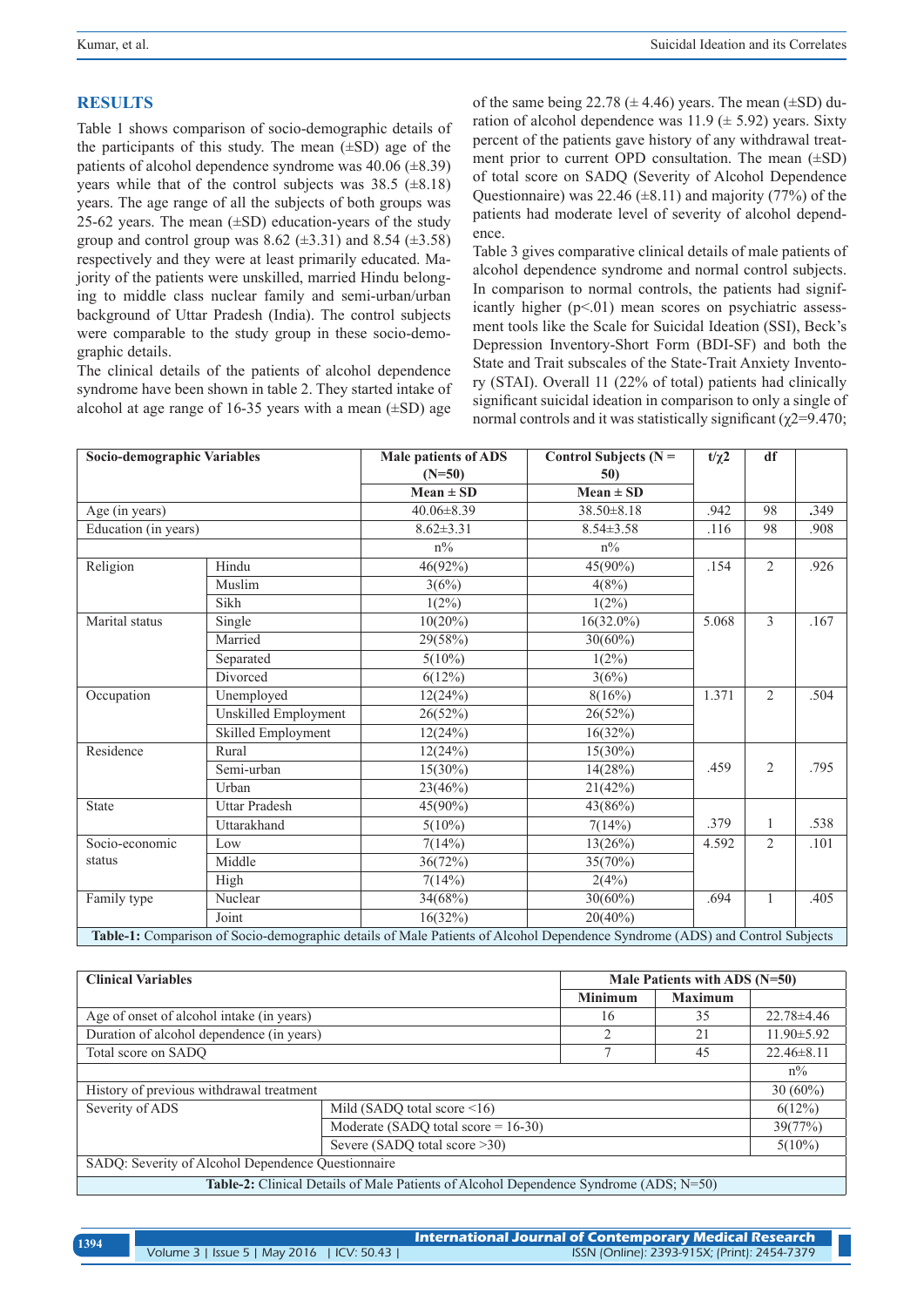$df=1$ ;  $p<0.01$ ). On screening the individuals for depression on BDI-SF, overall 46% of the patients and only 8% of normal controls had clinically significant depression and this comparison was statistically significant ( $(\chi$ 2=18.316; df=1; p<0.001).

Further, in comparison to normal controls, significantly more number of the patients gave history of occasional use other substances (like tobacco, cannabis, sedative and hypnotics etc.;  $\chi$ 2=9.004; df=1; p<0.01). A statistical trend ( $\chi$ 2=4.762;  $df=1$ ; p=.054) of more number of the patients giving history of significant past medical illnesses (like major injuries, hypertension, seizure disorder, HIV positive status etc.) was found.

Table 4 shows that there was a significant positive correlation of suicidal ideation with SADQ total score (r=0.835, p<.001), BDI-SF total score (r=0.934, p<.001), STAI-State score ( $r=0.952$ ,  $p<.001$ ), and STAI-State score ( $r=0.921$ , p<.001) in male patients of alcohol dependence syndrome.

No statistically significant correlation of suicidal ideation was observed either with age or with education-years or with age of onset of alcohol intake or with total duration of alcohol dependence in male patients of alcohol dependence syndrome.

### **DISCUSSION**

The major finding of this study was that overall 22% of all male patients of alcohol dependence syndrome had clinically significant suicidal ideation and 46% of all of the patients had clinically significant depression. Also they had significantly higher state and trait anxiety in comparison to normal control subjects.

Presence of significantly more number of patients of alcohol dependence syndrome to have suicidal ideation in this study is in line of a very recent Indian research work by Kaur et  $al.^{20}$  In comparison to ours, Kaur et al.<sup>20</sup> assessed a larger sample size and found that around 10% of the patients of alcohol dependence syndrome expressed suicidal thoughts or ideas, out of which 7% reported to have attempted suicide. Suicidal ideation has been viewed as initial stage on a continuum of suicidality and a primary marker for future suicidal behaviour.<sup>2-5</sup> In this sense timely assessment and intervention of suicidal ideation can prevent suicidal attempt. A lifetime risk of suicide in individuals with alcohol dependence treated in out-patient and in-patient settings has also been mentioned to be 2.2 and 3.4% respectively in a review article by Murphy and Wetzel.<sup>10</sup>

Recently many factors closing associated with suicidal behaviour among subjects with alcoholism has been proposed.18 The predisposing factors linked to increased risk of suicidality among individuals with alcoholism have been grouped as predominantly externalizing constructs like aggression/impulsivity and alcoholism as well as predominantly internalizing constructs like negative affect and hopelessness. Precipitating factors for suicidality among alcoholics have also been conceptualized such as major depressive episodes and stressful life events – particularly interpersonal difficulties. This model of suicidality among these patients is consistent with the stress-diathesis model of suicidal behaviour.30-31

Biological vulnerability of suicidal behaviour among patients of alcohol dependence has also been suggested. Multiple research works now point out that lower serotonin activity is tied to increased aggression/ impulsivity which in turn are presumed to enhance the probability of suicidal behaviour in patients of alcohol dependence.32 A low level of 5-HIAA in CSF has been found in abstinent individuals with a history of alcohol dependence of both sexes.33 Moreover, impulsive offenders with alcohol dependence had lower CSF 5-HIAA

| <b>Clinical Variables</b>                                                                                                              | Male patients of ADS $(N=50)$ | Control Subjects (N=50) | t                   | df |          |  |  |
|----------------------------------------------------------------------------------------------------------------------------------------|-------------------------------|-------------------------|---------------------|----|----------|--|--|
|                                                                                                                                        | $Mean \pm SD$                 |                         |                     |    |          |  |  |
| SSI total score                                                                                                                        | $40.58 \pm 5.88$              | $2.06 \pm 2.64$         | 2.858               | 98 | $.005*$  |  |  |
| <b>BDI-SF</b> total score                                                                                                              | $8.84 \pm 8.93$               | $4.52 \pm 4.29$         | 3.082               | 98 | $.003*$  |  |  |
| STAI-State score                                                                                                                       | $31.46 \pm 15.08$             | $23.80 \pm 4.13$        | 3.465               | 98 | $.001*$  |  |  |
| STAI-Trait score                                                                                                                       | $29.22 \pm 13.15$             | $22.52 \pm 3.04$        | 3.508               | 98 | $.001*$  |  |  |
|                                                                                                                                        | $n\%$                         | $n\%$                   | $\chi$ <sup>2</sup> |    |          |  |  |
| Significant suicidal ideation                                                                                                          | 11(22%)                       | $1(2\%)$                | 9.470               |    | $.004*$  |  |  |
| (SSI total score= 6 or more)                                                                                                           |                               |                         |                     |    |          |  |  |
| Presence of Depression                                                                                                                 | 23(46%)                       | 4(8%)                   | 18.316              |    | $.000**$ |  |  |
| $(BDI-SF total score > 10)$                                                                                                            |                               |                         |                     |    |          |  |  |
| Occasional use of other substances                                                                                                     | 32(64%)                       | 17(34%)                 | 9.004               |    | $.005*$  |  |  |
| Significant past medical history                                                                                                       | 12(24%)                       | 4(8%)                   | 4.762               |    | .054     |  |  |
| *Significant at p<.01 (2-tailed); **Significant at p<.001 (2-tailed); SSI: Scale for Suicidal Ideation; BDI-SF: Beck Depression Inven- |                               |                         |                     |    |          |  |  |
| tory-Short Form; STAI: State-Trait Anxiety Inventory                                                                                   |                               |                         |                     |    |          |  |  |
| Table-3: Comparison of Clinical Details of Male Patients of Alcohol Dependence Syndrome (ADS; N=50) and Control Subjects               |                               |                         |                     |    |          |  |  |
| $(N=50)$                                                                                                                               |                               |                         |                     |    |          |  |  |

| <b>Variables</b>                                                                                                                  | <b>SADO</b> total score | <b>BDI-SF</b> total score | <b>STAI-State score</b> | <b>STAL-Trait score</b> |  |  |
|-----------------------------------------------------------------------------------------------------------------------------------|-------------------------|---------------------------|-------------------------|-------------------------|--|--|
|                                                                                                                                   |                         |                           |                         |                         |  |  |
| Suicidal Ideation (SSI Total Score)                                                                                               | $0.835**$               | $0.934**$                 | $0.952**$               | $0.921**$               |  |  |
| **Significant at p<.001 (2-tailed); r: Pearson's correlation coefficient                                                          |                         |                           |                         |                         |  |  |
| Table-4: Correlation of Suicidal Ideation (SSI Total Score) with SADQ total score, BDI-SF total score, STAI-State score and STAI- |                         |                           |                         |                         |  |  |

Trait score In Male Patients of Alcohol Dependence Syndrome (N=50)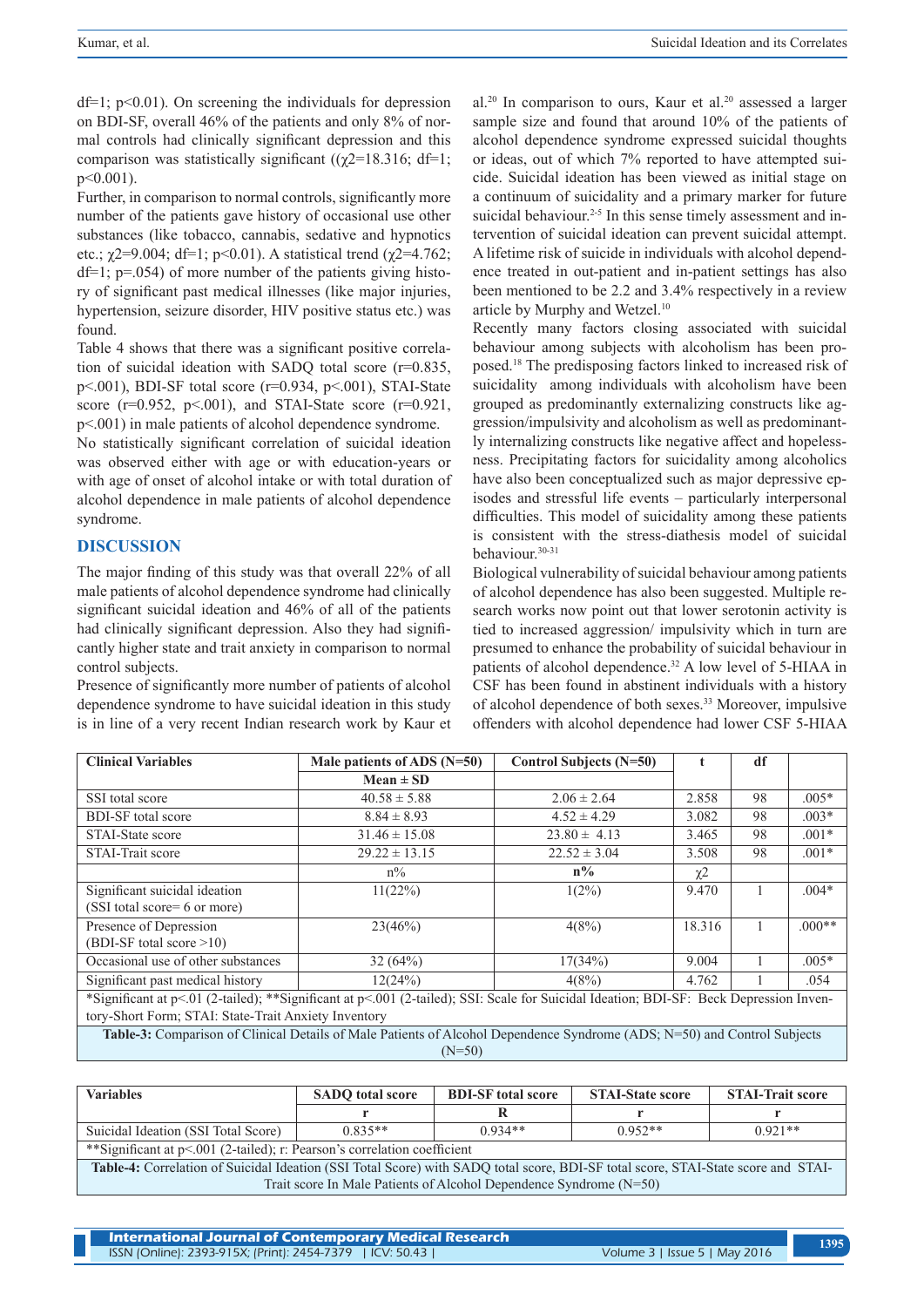levels than non-impulsive offenders with alcohol dependence**.** 34 A lower CSF 5-HIAA levels have also been found in high-lethality depressed suicide attempters with comorbid alcoholism compared with low lethality depressed suicide attempters with comorbid alcoholism.35

A finding of positive relationship between suicidal ideation and levels of depression and anxiety in patients of alcohol dependence syndrome in this study merits further discussion. Among the various factors associated with a risk of suicidality in patients of alcoholism, mood disorders, especially depression, are of prime importance. Several researchers have pointed out that among alcohol-dependent individuals who committed suicide, 45–70% meet the criteria of major depressive episode before a suicide.16-18 Unfortunately alcoholism and depression are frequently comorbid.<sup>12-14</sup> Recently in India, Kaur et al.<sup>20</sup> have pointed out that an overall presence of psychiatric comorbidity is significantly associated with suicidal ideation as well as suicide attempt in patients of alcohol dependence syndrome. A highly significant relationship of suicidal ideation with state and trait anxiety was a unique finding of this study and warrants further detailed evaluation. Earlier it has been found that the risk for suicide associated with alcohol dependence increases with age<sup>11</sup> but we could not find such relationship. Severity of alcoholism has been proposed as one of many predisposing factors associated with risk of suicide among subjects with alcoholism by many previous researchers.<sup>1,18,30,31</sup> A finding of positive correlation of severity of alcohol dependence with suicidal ideation among patients of our study further supports this notion.

The finding of significantly higher depression scores in alcohol dependents of this study supports some noted earlier research works from both India,<sup>36-39</sup> and abroad.<sup>40,41</sup> It is now clear from research evidences that alcohol is used as self-medication for comorbid depressive disorders as well as alcohol itself may produce clinically significant depression in patients of alcohol dependence syndrome. Without proper address of this significant issue we cannot expect holistic management of this patient group.

Presence of significantly higher trait and state anxiety scores in male patients of alcohol dependence syndrome of this study is in line of findings earlier studies $42,43$  and emphasizes that this can be etiologically significant in alcohol dependence. It has been suggested that anxiety can be an important factor in the initial development and subsequent maintenance of alcohol abuse and dependence. Some patients use alcohol as a medication for the treatment of anxiety while some anxiety symptoms may be secondary to alcohol withdrawal too. Since we excluded those patients of alcohol dependence who were in withdrawal state, a finding of significantly higher state or trait anxiety in the patients of this study gives impression of presence of primary anxiety disorders in such patients. Researchers across the globe have now acknowledged the presence of common comorbid primary anxiety disorders like panic disorder, phobia, social anxiety disorder, generalized anxiety disorder, posttraumatic stress disorder and obsessive compulsive disorder in patients of alcohol dependence syndrome.13,36,44,45,37 This is important from long term treatment perspective of such individuals.

## **CONCLUSION**

The present study showed that male patients of alcohol dependence syndrome had significantly higher suicidal ideation, depression and state and trait anxiety scores as compared to normal controls. Overall, clinically significant suicidal ideation was present in 22% of all male patients of alcohol dependence syndrome and 46% of all of the patients had clinically significant depression. A statistically significant positive correlation of suicidal ideation was found with levels of depression, anxiety as well as severity of alcohol dependence in these patients. In view of high levels of depression, anxiety and suicidal ideation as well as a positive relationship of suicidal ideation with levels of depression and anxiety, it is recommended that these should be carefully enquired for during therapy and follow up of patients with alcohol use disorders. This knowledge should be better disseminated among subjects at risk for deterrent purposes. The inclusion of only male patients in this study limits generalization of the findings on individuals of both genders.

### **REFERENCES**

- 1. Wilcox HC, Conner KR, Caine ED. Association of alcohol and drug use disorders and completed suicide: an empirical review of cohort studies*.* Drug Alcohol Depend. 2004;76(supl.):S11–S19.
- 2. Pfeffer CR, Klemm GL, Hurt SW, et al. Suicidal children grow up: Demographic and clinical risk factors for adolescent suicide attempts. Journal of the American Academy of Child and Adolescent Psychiatry. 1991;30:609-616.
- 3. Pfeffer CR, Newcorn J, Kaplan G, et al. Suicidal behavior in adolescent psychiatric inpatients. Journal of the American Academy of Child and Adolescent Psychiatry. 1988;27:357-361.
- 4. Smith K and Crawford S. Suicidal behavior among "normal" high school students. Suicide and Life-Threatening Behavior. 1986;16:313-325.
- 5. Kessler RC, Borges G, Walters EE. Prevalence of and risk factors for lifetime suicide attempts in the National Comorbidity Survey. Archives of General Psychiatry. 1999;56:617–626.
- 6. Inskip HM, Harris EC, Barraclough B. Lifetime risk of suicide for affective disorder, alcoholism and schizophrenia. Br J Psychiatry. 1998;172:35–37.
- 7. Murphy GE, Wetzel RD, Robins E, McEvoy L. Multiple risk factors predict suicide in alcoholism. Archives of General Psychiatry. 1992;49:459–463.
- 8. Murphy GE. Suicide in alcoholism*.* New York: Oxford University Press; 1992.
- 9. Roy A and Linnoila M. Alcoholism and suicide. Suicide Life Threat Behav. 1986;16:244–273.
- 10. Murphy GE and Wetzel RD. The lifetime risk of suicide in alcoholism. Archives of General Psychiatry. 1990; 47:383–392.
- 11. Conner KR, Beautrais AL, Conwell Y. Moderators of the relationship between alcohol dependence and suicide and medically serious suicide attempts: analyses of Canterbury Suicide Project data. Alcohol Clin Exp Res. 2003;27:1156–61.
- 12. Sher L. Alcoholism and seasonal affective disorder. Compr Psychiatry. 2004;45:51–56.
- 13. Kessler RC, Crum RM, Warner LA, Nelson CB, Schu-